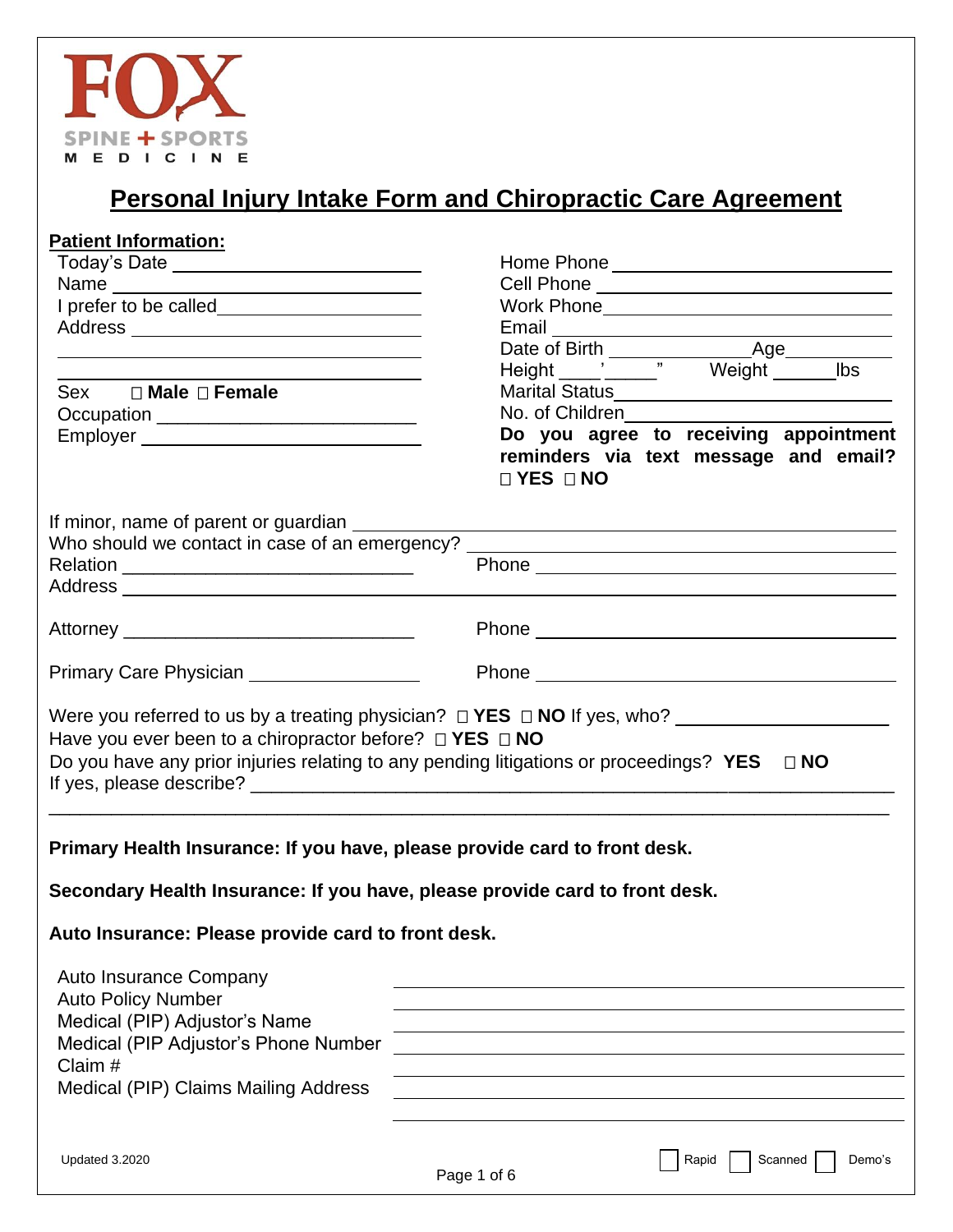

|                                                                                                                                                        | Date _______________Time __________ AM PM Was it reported to the police? □ YES□ NO<br>Were there other witnesses? $\Box$ YES $\Box$ NO Make/model of vehicle you were in ____________________<br>Please explain in detail how the accident occurred ______________________________                                                                                                                                                                                                                                                                                                                                                                                                                                                                                                                                                                                       |                                                                                                                                       |                                                                                                              |
|--------------------------------------------------------------------------------------------------------------------------------------------------------|--------------------------------------------------------------------------------------------------------------------------------------------------------------------------------------------------------------------------------------------------------------------------------------------------------------------------------------------------------------------------------------------------------------------------------------------------------------------------------------------------------------------------------------------------------------------------------------------------------------------------------------------------------------------------------------------------------------------------------------------------------------------------------------------------------------------------------------------------------------------------|---------------------------------------------------------------------------------------------------------------------------------------|--------------------------------------------------------------------------------------------------------------|
|                                                                                                                                                        | Please list symptoms felt immediately after the accident ________________________                                                                                                                                                                                                                                                                                                                                                                                                                                                                                                                                                                                                                                                                                                                                                                                        |                                                                                                                                       |                                                                                                              |
|                                                                                                                                                        | In which direction were you headed? $\Box N \Box S \Box E \Box W$ Approx. speed of vehicle ___MPH<br>Did the impact to your vehicle come from the: $\Box$ FRONT $\Box$ REAR $\Box$ RIGHT $\Box$ LEFT $\Box$ OTHER<br>During impact were you facing: □ RIGHT □ LEFT □ FORWARD<br>Were you $\Box$ <b>AWARE</b> or $\Box$ <b>SURPRISED</b> by the impact?<br>Were you the $\Box$ DRIVER $\Box$ FRONT SEAT PASSENGER $\Box$ BACK SEAT PASSENGER?<br>Was the vehicle equipped with air bags? $\Box$ YES $\Box$ NO Did they inflate? $\Box$ YES $\Box$ NO<br>In relation to the base of your skull, where was the headrest? $\Box$ ABOVE $\Box$ BELOW $\Box$ AT BASE<br>If another vehicle, what was the make/model? ________________ Direction _______Speed _______MPH<br>Did any part of your body strike anything in the vehicle? □ YES □ NO Describe _____________________ |                                                                                                                                       |                                                                                                              |
| <b>Post-Injury Information:</b>                                                                                                                        | Have you seen any other doctor(s) since the accident? $\Box$ <b>YES</b> $\Box$ <b>NO</b> Name $\Box$<br>Was he/she a: $\square$ D.C. $\square$ M.D. $\square$ D.O. $\square$ D.D.S.                                                                                                                                                                                                                                                                                                                                                                                                                                                                                                                                                                                                                                                                                      |                                                                                                                                       |                                                                                                              |
|                                                                                                                                                        | Please describe any treatment you received<br>Were X-Rays done? $\square$ <b>YES</b> $\square$ <b>NO</b> An MRI? $\square$ <b>YES</b> $\square$ <b>NO</b> CAT scan? $\square$ <b>YES</b> $\square$ <b>NO</b>                                                                                                                                                                                                                                                                                                                                                                                                                                                                                                                                                                                                                                                             |                                                                                                                                       |                                                                                                              |
| <b>□ DIZZINESS</b><br>□ MEMORY LOSS<br>$\Box$ HEADACHE(S)<br><b>□ BLURRED VISION</b><br>$\Box$ BUZZING IN EAR<br><b>□ EARS RINGING</b><br>$\Box$ OTHER | Are your work activities restricted as a result of your injury? $\Box$ YES<br>Indicate the symptoms that are a result of this accident:<br><b>DIFFICULTY SLEEPING</b><br>□ ARM/SHOULDER PAIN<br><b>D NUMB HANDS/FINGERS</b><br>□ TENSION<br>$\sqcap$ NECK PAIN<br>□ NECK STIFF                                                                                                                                                                                                                                                                                                                                                                                                                                                                                                                                                                                           | $\Box$ NO<br>□ JAW PROBLEMS<br>□ <b>IRRITABILITY</b><br>□ FATIGUE<br>□ CHEST PAIN<br>$\square$ SHORT BREATH<br><b>□ STOMACH UPSET</b> | □ NAUSEA<br>□ BACK PAIN<br>□ LOW BACK PAIN<br><b>□ BACK STIFFNESS</b><br>$\Box$ LEG PAIN<br>□ NUMB FEET/TOES |
| Updated 3.2020                                                                                                                                         |                                                                                                                                                                                                                                                                                                                                                                                                                                                                                                                                                                                                                                                                                                                                                                                                                                                                          | Dao 2 of 6                                                                                                                            | Rapid<br>Scanned<br>Demo's                                                                                   |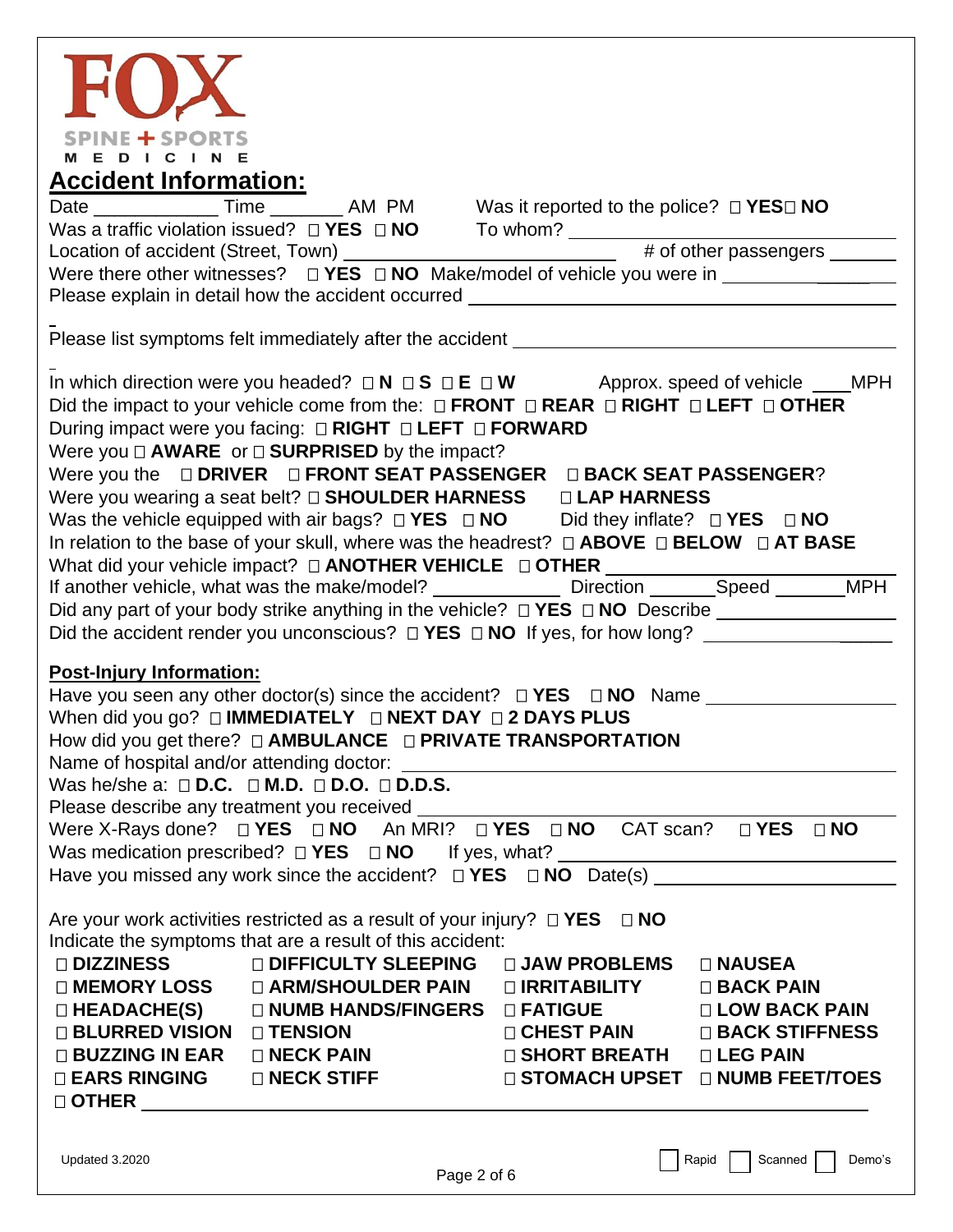| <b>SPINE + SPORTS</b><br>EDICIN                                                                                                                                                                                                                                                                                            |                                                                                                                                                                                                                                                                                                                                                                                                                                                                                          |                                                                                                                                                                                                                 |
|----------------------------------------------------------------------------------------------------------------------------------------------------------------------------------------------------------------------------------------------------------------------------------------------------------------------------|------------------------------------------------------------------------------------------------------------------------------------------------------------------------------------------------------------------------------------------------------------------------------------------------------------------------------------------------------------------------------------------------------------------------------------------------------------------------------------------|-----------------------------------------------------------------------------------------------------------------------------------------------------------------------------------------------------------------|
|                                                                                                                                                                                                                                                                                                                            | Have you ever experienced similar symptoms prior to the accident? $\square$ <b>YES</b> $\square$ <b>NO</b>                                                                                                                                                                                                                                                                                                                                                                               |                                                                                                                                                                                                                 |
|                                                                                                                                                                                                                                                                                                                            | Has your condition $\square$ IMPROVED $\square$ WORSENED or $\square$ STAYED SAME since the accident?<br>Is your condition affecting your $\Box$ WORK $\Box$ SLEEP or $\Box$ DAILY ROUTINE? Please explain ___                                                                                                                                                                                                                                                                           |                                                                                                                                                                                                                 |
| $\square$ STANDING<br>$\square$ TWISTING<br>□ TYPING<br><b>D LIFTING</b>                                                                                                                                                                                                                                                   | Please indicate your daily job duties and any activities that you are occasionally asked to perform:<br>□ OPERATING EQUIPMENT<br>□ DRIVING<br>$\square$ WORK W/ARMS ABOVE HEAD $\square$ WALKING<br>□ BENDING<br>What positions can you work in with minimum physical effort, and for how long?<br>Do you work with others who can help you with any heavy lifting? $\square$ <b>YES</b> $\square$ <b>NO</b>                                                                             | <b>□ SITTING</b><br>□ CRAWLING<br><b>□ STOOPING</b>                                                                                                                                                             |
|                                                                                                                                                                                                                                                                                                                            | While in recovery, are there any light duty tasks you could request? $\Box$ YES $\Box$ NO<br><b>Health History</b>                                                                                                                                                                                                                                                                                                                                                                       |                                                                                                                                                                                                                 |
| Please check the box for any of the following which apply to you.<br>$\square$ HEART ATTACK or STROKE<br>□ HEART SURGERY<br><b>D ARTIFICIAL VALVES</b><br>□ HEPATITIS<br>□ FREQUENT NECK PAIN<br>$\Box$ ANEMIA<br><b>D RHEUMATIC FEVER</b><br>□ ULCERS/COLONITIS<br>□ ASTHMA<br><b>□ TUBERCULOSIS</b><br><b>DARTHRITIS</b> | □ PACEMAKER<br><b>O CONGENITAL HEART DEFECT</b><br>□ ALCOHOL/DRUG ABUSE<br>□ SHINGLES<br>$\Box$ HIV+/AIDS<br>□ HIGH/LOW BLOOD PRESSURE □ PSYCHIATRIC PROBLEMS<br>$\square$ SEVERE/FREQ. HEADACHES<br>□ FAINTING/SEIZURE/EPILEPSY<br>□ DIABETES<br><b>□ LOWER BACK PROBLEMS</b><br>Please list any other medical conditions that you have or have ever had.                                                                                                                               | □ MURMUR<br><b>DIMITRAL VALVE COLLAPSE</b><br><b>DI VENEREAL DISEASE</b><br>□ Cancer<br>□ EMPHYSEMA<br>□ KIDNEY PROBLEMS<br>□ SINUS PROBLEMS<br><b>DIFFICULTY BREATHING</b><br><b>DIARTIFICIAL BONES/JOINTS</b> |
|                                                                                                                                                                                                                                                                                                                            |                                                                                                                                                                                                                                                                                                                                                                                                                                                                                          |                                                                                                                                                                                                                 |
|                                                                                                                                                                                                                                                                                                                            |                                                                                                                                                                                                                                                                                                                                                                                                                                                                                          |                                                                                                                                                                                                                 |
|                                                                                                                                                                                                                                                                                                                            | Please list any past motor vehicle accidents or traumas and dates. _________________________________                                                                                                                                                                                                                                                                                                                                                                                     |                                                                                                                                                                                                                 |
|                                                                                                                                                                                                                                                                                                                            | Please list any prescription and over-the-counter medications you are currently taking, including                                                                                                                                                                                                                                                                                                                                                                                        |                                                                                                                                                                                                                 |
|                                                                                                                                                                                                                                                                                                                            | Is there anything else about your health history or family health history that you feel is important to<br>Do you exercise? □ YES □ NO Are you on a special diet? □ YES □ NO Describe: _______________________<br>Do you smoke? $\Box$ YES $\Box$ NO If yes, please circle: cigarettes, e-cigarettes, vape, other tobacco<br>Are you wearing: $\Box$ ORTHOTICS $\Box$ HEEL LIFTS $\Box$ ARCH SUPPORTS<br>For women: Are you pregnant? □ YES □ NO How long? _________ Nursing? □ YES □ NO |                                                                                                                                                                                                                 |
|                                                                                                                                                                                                                                                                                                                            |                                                                                                                                                                                                                                                                                                                                                                                                                                                                                          | Date and the state of the state of the state of the state of the state of the state of the state of the state                                                                                                   |
| Updated 3.2020                                                                                                                                                                                                                                                                                                             | Page 3 of 6                                                                                                                                                                                                                                                                                                                                                                                                                                                                              | Demo's<br>Rapid    <br>Scanned                                                                                                                                                                                  |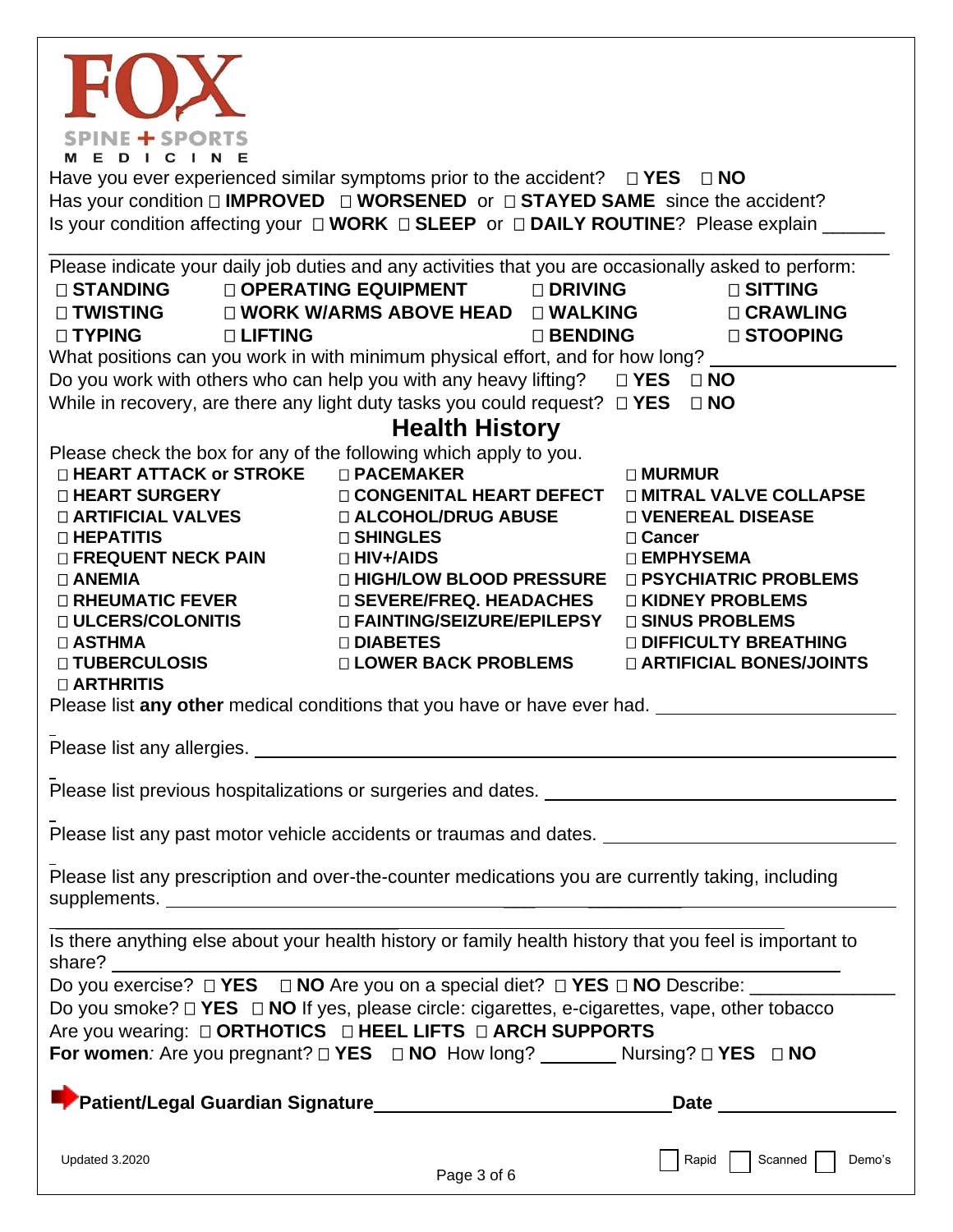

#### **PATIENT AGREEMENT TO PAY FOR CHIROPRACTIC SERVICES AND ASSIGNMENT OF INSURANCE BENEFITS**

I hereby authorize FOX Spine + Sports Medicine, to furnish my insurance carrier **all** information concerning my treatment and/or illness. I also authorize benefits under this claim to be made payable directly to FOX Spine + Sports Medicine. I understand that I am responsible financially to FOX Spine + Sports Medicine for charges not covered by my insurance company, I, the patient or the guardian of the patient, will be responsible in full in payment.

I also understand that all co-payments and / or deductibles are to be paid at the time services are rendered. I agree to assist FOX Spine + Sports Medicine in any collection efforts to receive payment from my insurance company providing the office with any information that may be necessary for the physicians to receive payment.

I understand that by signing this agreement I agree to make all payments to FOX Spine + Sports Medicine that I am responsible for, and that if the insurance denies a claim for any reason that I am responsible ultimately for payment in full to the physicians.

|                                           | <b>Guardian Signature (if patient is not competent)</b>                                                                                                                                                                                                                                                                                                                                                                                                                                                                                    |
|-------------------------------------------|--------------------------------------------------------------------------------------------------------------------------------------------------------------------------------------------------------------------------------------------------------------------------------------------------------------------------------------------------------------------------------------------------------------------------------------------------------------------------------------------------------------------------------------------|
|                                           | Please give the front desk your insurance card and driver's license to be photocopied.<br>Thank you.                                                                                                                                                                                                                                                                                                                                                                                                                                       |
| original.                                 | I authorize the release of any medical information necessary to process this claim in FOX Spine +<br>Sports Medicine's discretion. I permit a copy of the authorization to be used in the place of the                                                                                                                                                                                                                                                                                                                                     |
|                                           |                                                                                                                                                                                                                                                                                                                                                                                                                                                                                                                                            |
| insurance company at any time in writing. | I hereby authorize FOX Spine + Sports Medicine to apply for benefits on my behalf for covered services<br>rendered by him/her or by his/her order. I request that payment from my insurance company be made<br>directly to FOX Spine + Sports Medicine (or to the party who accepts the assignment). I certify that the<br>information I have reported with regard to my insurance coverage is correct. I permit a copy of this<br>authorization to be used in place of the original. This authorization may be revoked by either me or my |
|                                           |                                                                                                                                                                                                                                                                                                                                                                                                                                                                                                                                            |
|                                           |                                                                                                                                                                                                                                                                                                                                                                                                                                                                                                                                            |

Page 4 of 6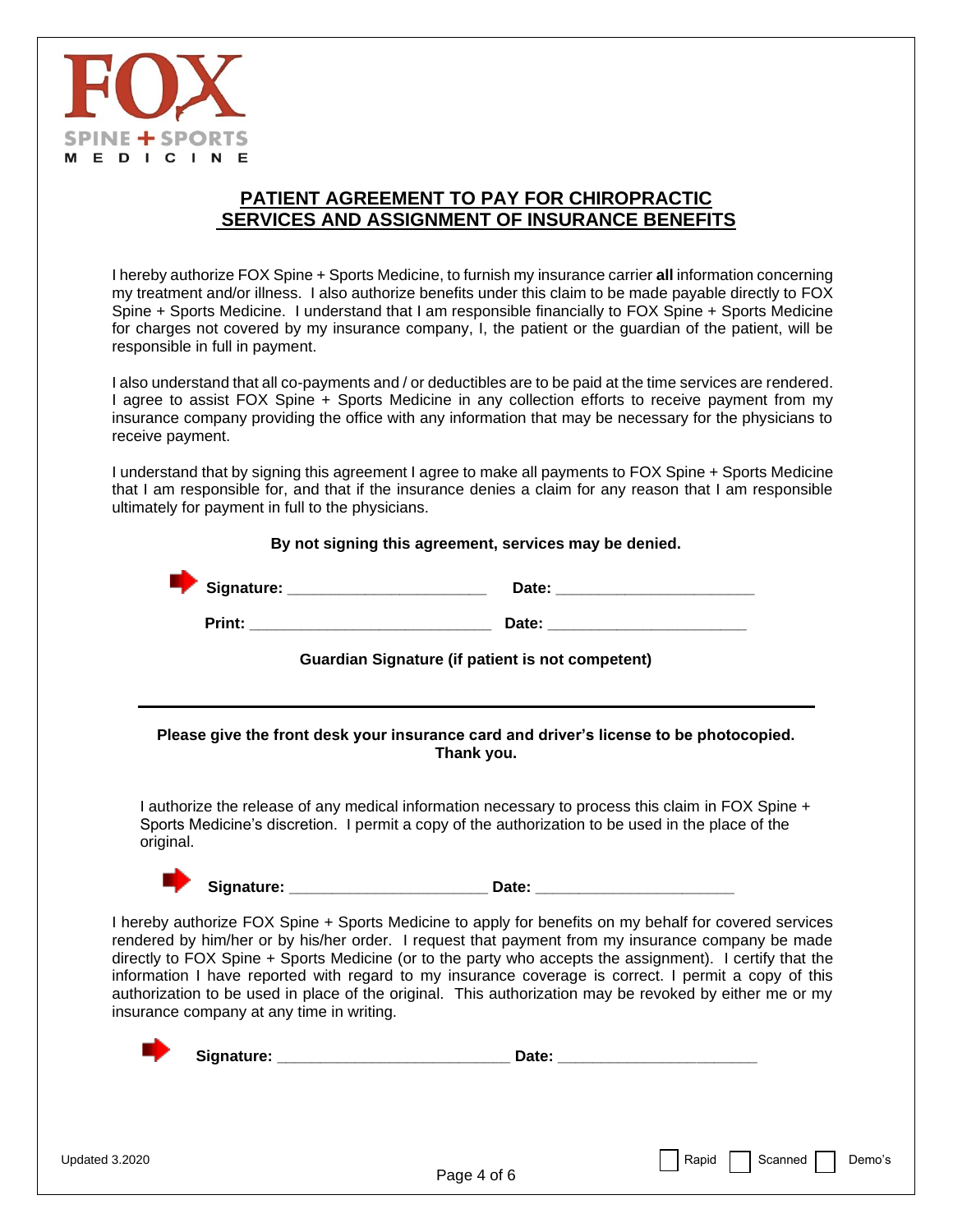

### **RECEIPT OF NOTICE OF PRIVACY PRACTICES WRITTEN ACKNOWLEDGEMENT FORM**

By signing this form, you hereby acknowledge receipt of the **Notice of Privacy Practices**. Our **Notice of Privacy Practices** provides information about how we may use and disclose your protected information. We encourage you to read it in full. **Our Notice of Privacy Practices** is subject to change.

| Patient Name (please print) |  |  |
|-----------------------------|--|--|
|-----------------------------|--|--|

\_\_\_\_\_\_\_\_\_\_\_\_\_\_\_\_\_\_\_\_\_\_\_\_\_\_\_\_\_\_\_ \_\_\_\_\_\_\_\_\_\_\_\_\_\_\_\_\_\_\_\_\_\_\_\_\_\_\_\_ \_\_\_\_\_\_\_ Patient Signature **Date** 

Parent, Guardian, or Patient's legal representative, if applicable. Please print, sign, and date.

\_\_\_\_\_\_\_\_\_\_\_\_\_\_\_\_\_\_\_\_\_\_\_\_\_\_\_\_\_\_\_ \_\_\_\_\_\_\_\_\_\_\_\_\_\_\_\_\_\_\_\_\_\_\_\_\_\_\_ \_\_\_\_\_\_\_\_

List below the name(s) and relationship of people to whom you authorize Fox Spine + Sports Medicine to release your **Protected Health Information** (PHI).

\_\_\_\_\_\_\_\_\_\_\_\_\_\_\_\_\_\_\_\_\_\_\_\_\_\_\_\_\_ \_\_\_\_\_\_\_\_\_\_\_\_\_\_\_\_\_\_\_\_\_\_\_\_\_\_\_\_

Name(s) Relationship(s)

## **OFFICE POLICIES**

**The following are FOX Spine + Sports Medicine's office policies. Please read carefully and be sure to ask any questions you might have before signing the document.**

**Appointment Scheduling and Cancellation Policy.** At FOX Spine + Sports Medicine, we understand that unanticipated events happen occasionally in everyone's life. Business meetings, project deadlines, flight delays, car problems, and illness are just a few reasons why one might consider canceling an appointment. In our desire to be effective and fair to all of our patients and staff **24 hour advance notice is required when canceling an appointment otherwise the full fee for the missed appointment will be charged to your account.** This allows the opportunity for someone else to utilize our services during that appointment time.

**Office Visits.** We understand that the undersigned and/or the Patient may come to the office with family, friends or others. The Patient (or, if a minor, the undersigned) acknowledges that the Patient (or undersigned) is solely responsible for children or those in their care. This is an office; we are busy with patients. Please be careful and aware of your surroundings.

**Telephone Messages.** We do not leave detailed messages on voicemails or answering machines, unless you consent to the same in writing.

**Patient or Legal Guardian Signature Community Community Community Community Community Community Community Community** 

Updated 3.2020Rapid Scanned Demo's